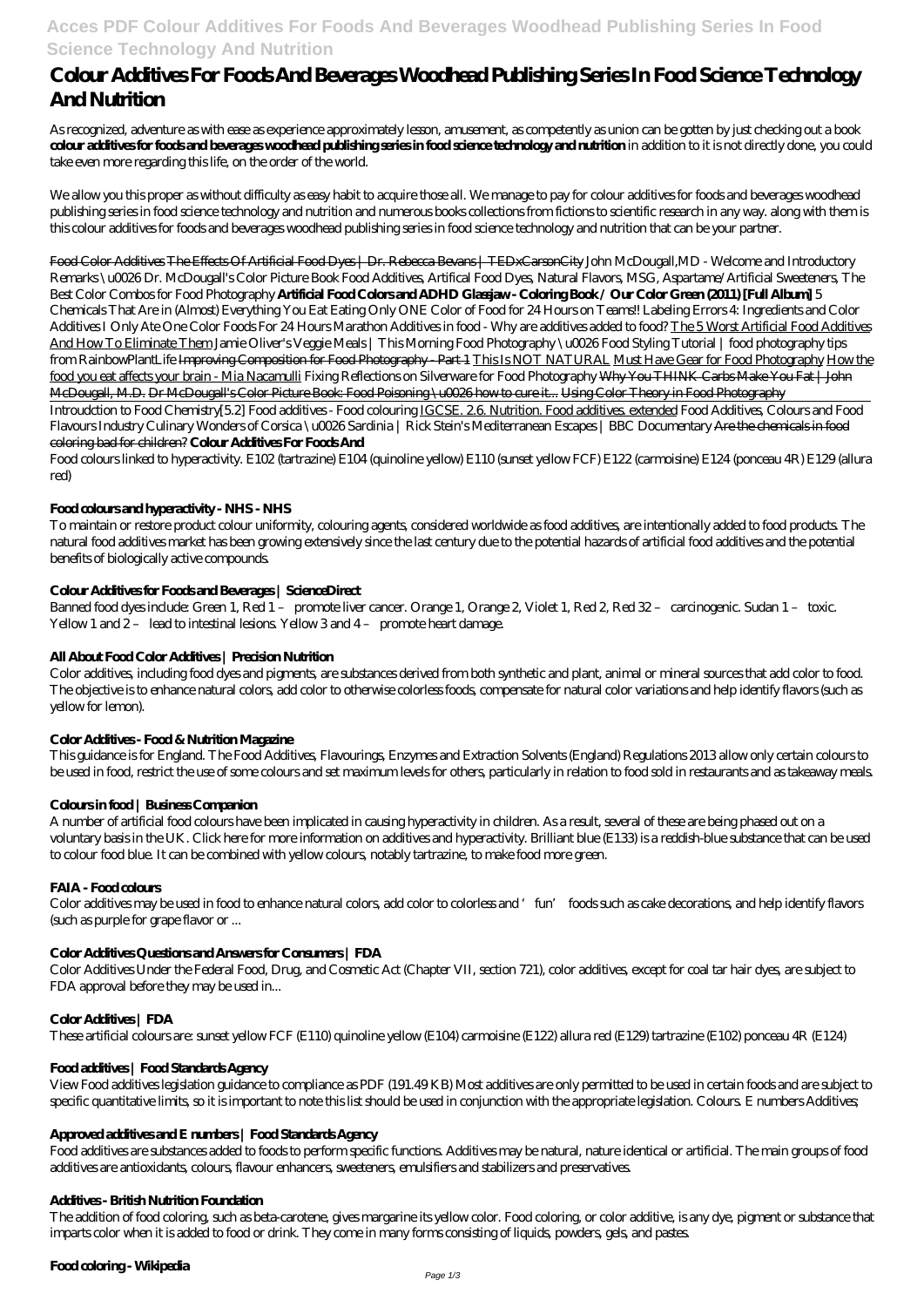## **Acces PDF Colour Additives For Foods And Beverages Woodhead Publishing Series In Food Science Technology And Nutrition**

A. Certified color additives are categorized as either dyes or lakes. Dyes dissolve in water and are manufactured as powders, granules, liquids or other special-purpose forms. They can be used in...

## **Overview of Food Ingredients, Additives & Colors | FDA**

For example, 'colours (102, 110, 133)' in the ingredient list means that the food contains tartrazine, sunset yellow FCF and brilliant blue FCE In the U.S.A., foods containing tartrazine (where it is known as FD&C Yellow No. 5) are required to list this colouring by name.

## **Food Additives and Colours- Food colour**

Liquid food color additives - download this royalty free Stock Photo in seconds. No membership needed.

## Liquid food color additives Different color variety of ...

natural color Bixin food additives,complete details about natural color Bixin food additives provided by natural color Bixin food additives in China. You may also find other natural color Bixin food additives related selling and buying leads on 21FOOD.COM.

## **natural color Bixin food additives products,China natural ...**

Food additives must comply with specifications which should include information to adequately identify the food additive, including origin, and to describe the acceptable criteria of purity. Regulation (EU) No 231/2012 laid down specifications for food additives listed in Annexes II and III to Regulation (EC) No 1333/2008.

## **EU Rules | Food Safety**

Liquid blue food color additive - download this royalty free Stock Photo in seconds. No membership needed.

Food colour additives have been the focus of much research in the last few years, and there is increasing consumer demand for natural and safer synthetic colours. This book reviews the natural and synthetic colours available, their properties and applications, as well as regulatory, sensory and analytical issues. Part one covers the development and safety of food colour additives. Part two covers properties and methods of analysis, and part three focuses on specific food product applications and future trends. Reviews the natural and synthetic colour additives available for foods and beverages, looking at their properties and applications as well as regulatory, sensory and analytical issues Expert analysis of natural origin colours, synthetic origin colours, overview of regulations, safety analysis and consumer health Comprehensive coverage of properties and development in food colours: chemical purity, colour stability, and consumer sensory perception

THE FIRST SOURCE TO CONTAIN COMPLETE PROFILES OF 2,500 FOOD ADDITIVES AND INGREDIENTS This 3-volume set provides all the answers to technical, legal, and regulatory questions in clear, nontechnical language. Information once scattered among the Code of Federal Regulations (CFR), other government and technical publications, or only available thr

In this second edition of Natural Food Colorants two new chapters have been added and we have taken the opportunity to revise all the other chapters. Each of the original authors have brought up to date their individual contributions, involving in several cases an expansion to the text by the addition of new material. The new chapters are on the role of biotechnology in food colorant production and on safety in natural colorants, two areas which have undergone considerable change and development in the past five years. We have also persuaded the publishers to indulge in a display of colours by including illustrations of the majority of pigments of importance to the food industry. Finally we have rearranged the order of the chapters to reflect a more logical sequence. We hope this new edition will be greeted as enthusiastically as the first. It remains for us, as editors, to thank our contributors for undertaking the revisions with such thoroughness and to thank Blackie A&P for their support and considerable patience. G. A. F. R. J. D. R. Contributors Dr G . . Brittori Department of Biochemistry, University of Liverpool, PO Box 147, Liverpool L69 3BX, UK Professor F. J. Francis Department of Food Science, College of Food and Natural Resources, University of Massa chusetts, Amherst, MA 01003, USA Dr G. A. F. Hendry NERC Unit of Comparative Plant Ecology, Department of Animal and Plant Sciences, University of Sheffield, Sheffield S10 2TN, UK Mr B. S.

Colour and flavour variation in foods throughout the seasons and the effects of processing and storage often make colour addition commercially advantageous to maintain the colour expected or preferred by the consumer. People associate certain colours with certain flavours, and the colour of food can influence the perceived flavour in anything from candy to wine. For this reason, food manufacturers add these dyes to their products. Sometimes the aim is to simulate a colour that is perceived by the consumer as natural. Food colouring is a substance, liquid or powder, which is added to food or drink to change its colour. Food colouring is used both in commercial food production and in domestic cooking. Due to its safety and general availability, food colouring is also used in a variety of non food applications. Flavourings are focused on altering or enhancing the flavours of natural food product such as meats and vegetables, or creating flavour for food products that do not have the desired flavours such as candies and other snacks. Most types of flavourings are focused on scent and taste. Few commercial products exist to stimulate the trigeminal senses, since these are sharp, astringent, and typically unpleasant flavours. Flavourant is defined as a substance that gives another substance flavour, altering the characteristics of the solute, causing it to become sweet, sour, tangy, etc. Flavours and flavour enhancers will remain the largest segment; while alternative sweeteners grow the fastest. Food additives are substances added to food to preserve flavour or enhance its taste and appearance. Food additives are used during production, processing, treatment, packaging, transportation or storage of food. The present day food industry has grown and flourished due to the liberal use of food additives. These additives have also led to the extensive production and marketing of easy to prepare convenience foods. The natural food colour industry market is growing at 10% to 15% annually. The global flavour industry can be characterized as highly technical, specialized, and innovative. This industry is highly competitive and concentrated, compared to other product categories within the food and beverage market. The global flavours market is predicted to grow at a Compound Annual Growth Rate (CAGR) of 2% per annum. In this twenty first century, mankind has developed a technology to retain the original value of food by adding additives, flavours and colours, which also increase the taste of food. This book basically deals with food colorimetry, synthetic colours used food, manufacture of synthetic organic colours for food, analysis of synthetic food colours, synthetic dyes, aluminium lakes, inorganic pigments, the influence of colour on sensory, perception and food choices etc. This particular publication will guide to our food technologists, agriculturists and management of planning commission to tackle their problem efficiently. This book is very useful for new entrepreneurs, professionals, research institutions, libraries, for those who want to diversify in the field of food colours, flavours and additives technology.

Handbook on Natural Pigments: Industrial Applications for Improving Food Colour is unique in its approach to the improvement of food colors. The book is written with industrial applications in mind, with each chapter focusing on a color solution for a specific commodity that will provide food scientists with a